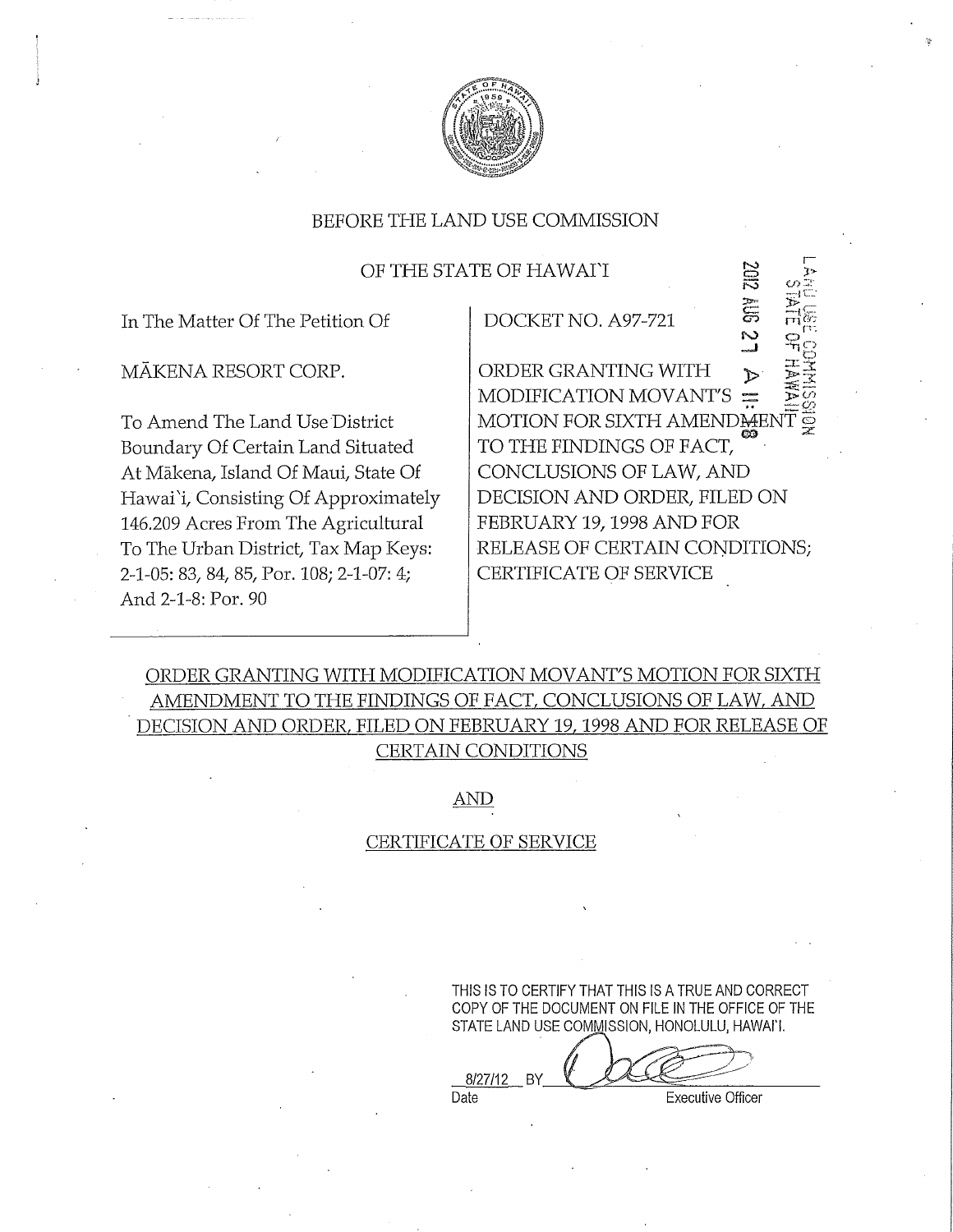

## OF THE STATE OF HAWAI'I

In The Matter Of The Petition Of

MAKENA RESORT CORP.

To Amend The Land Use District Boundary Of Certain Land Situated At Mākena, Island Of Maui, State Of Hawai'i, Consisting Of Approximately 146.209 Acres From The Agricultural To The Urban District, Tax Map Keys: 2-1-05: 83, 84, 85, Por. 108; 2-1-07: 4; And 2-1-8: Por. 90

DOCKET NO. A97-721

ORDER GRANTING WITH .ÿ. MODIFICATION MOVANT'S  $\overline{a}$ MOTION FOR SIXTH AMENDMENT TO THE FINDINGS OF FACT, CONCLUSIONS OF LAW, AND DECISION AND ORDER, FILED ON FEBRUARY 19, 1998 AND FOR RELEASE OF CERTAIN CONDITIONS

SON SIDS

 $\Xi_t$  $\Gamma^{\rm eq}$ i  $\bullet$  $\Xi$ o

 $\circ$ 

 $\overline{2}$ 

>

## ORDER GRANTING WITH MODIFICATION MOVANT'S MOTION FOR SIXTH AMENDMENT TO THE FINDINGS OF FACT, CONCLUSIONS OF LAW, AND DECISION AND ORDER, FILED ON FEBRUARY 19, 1998 AND FOR RELEASE OF CERTAIN CONDITIONS

On May 2, 2012, ATC Makena N Golf LLC, ATC Makena S Golf LLC, ATC

Makena Land SF1 LLC, ATC Makena Land MF1 LLC, ATC Makena Land MF2 LLC,

ATC Makena Land MF3 LLC, ATC Makena Land C1 LLC, ATC Makena U1 LLC, ATC

Makena Land B1 LLC, ATC Makena Land MF4 LLC, ATC Makena Land SF2 LLC, and

ATC Makena Land AH1 LLC, all Delaware limited liability companies (collectively

"Movant")<sup>1</sup> filed a Motion For Sixth Amendment To The Findings Of Fact, Conclusions

<sup>&</sup>lt;sup>1</sup> Movant acquired the interest in the Petition Area through a foreclosure action by Commissioner's Deed dated August 27, 2010, recorded as Document Number 2010-125618 and Commissioner's Deed dated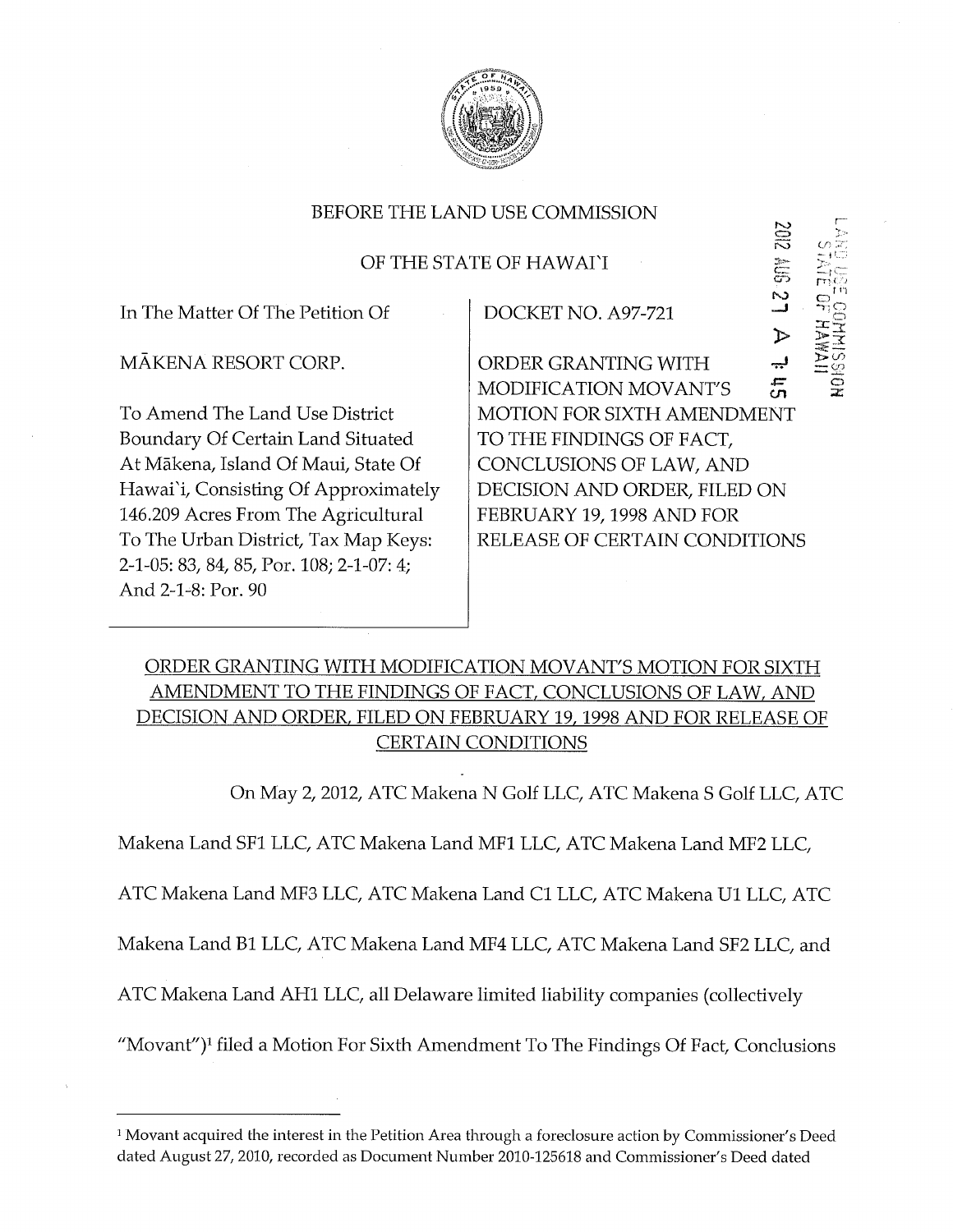Of Law, And Decision And Order, Filed On February 19, 1998 And For Release Of Certain Conditions ("Motion For Sixth Amendment") and Exhibits "A" through "E," pursuant to sections 15-15-70 and 15-15-94, Hawai'i Administrative Rules ("HAR").

Movant requests that the State of Hawai'i Land Use Commission ("Commission") (1) amend Condition Number 12 of this Commission's Order Granting Receiver's Motion For Fifth Amendment To The Findings of Fact, Conclusions Of Law, And Decision And Order, Filed On February 19, 1998, dated May 10, 2010, based on the Movant's ongoing efforts to formalize an agreement with the State of Hawai'i Department of Transportation ("DOT") that will satisfy the condition;<sup>2</sup> and (2) release Condition Numbers 4, 15, 21, and 22 of the Findings Of Fact, Conclusions Of Law, And Decision And Order filed February 19, 1998, based on the Movant's predecessor-ininterest's compliance with these conditions.

Condition Number 4 states as follows:

4. Petitioner shall participate in the funding and construction of adequate wastewater treatment, transmission and disposal facilities to accommodate the proposed project under such terms as are agreeable between Petitioner and the County of Maui.

Condition Number 12 states as follows:

12. Petitioner shall participate in the pro rata funding and construction of local and regional transportation improvements and programs, including dedication of rights of way as determined by the State Department of Transportation ("DOT") and the County of Maui. Agreement between

August 27, 2010, recorded as Document Number 2010-125620 in the Bureau of Conveyances of the State of Hawai'i.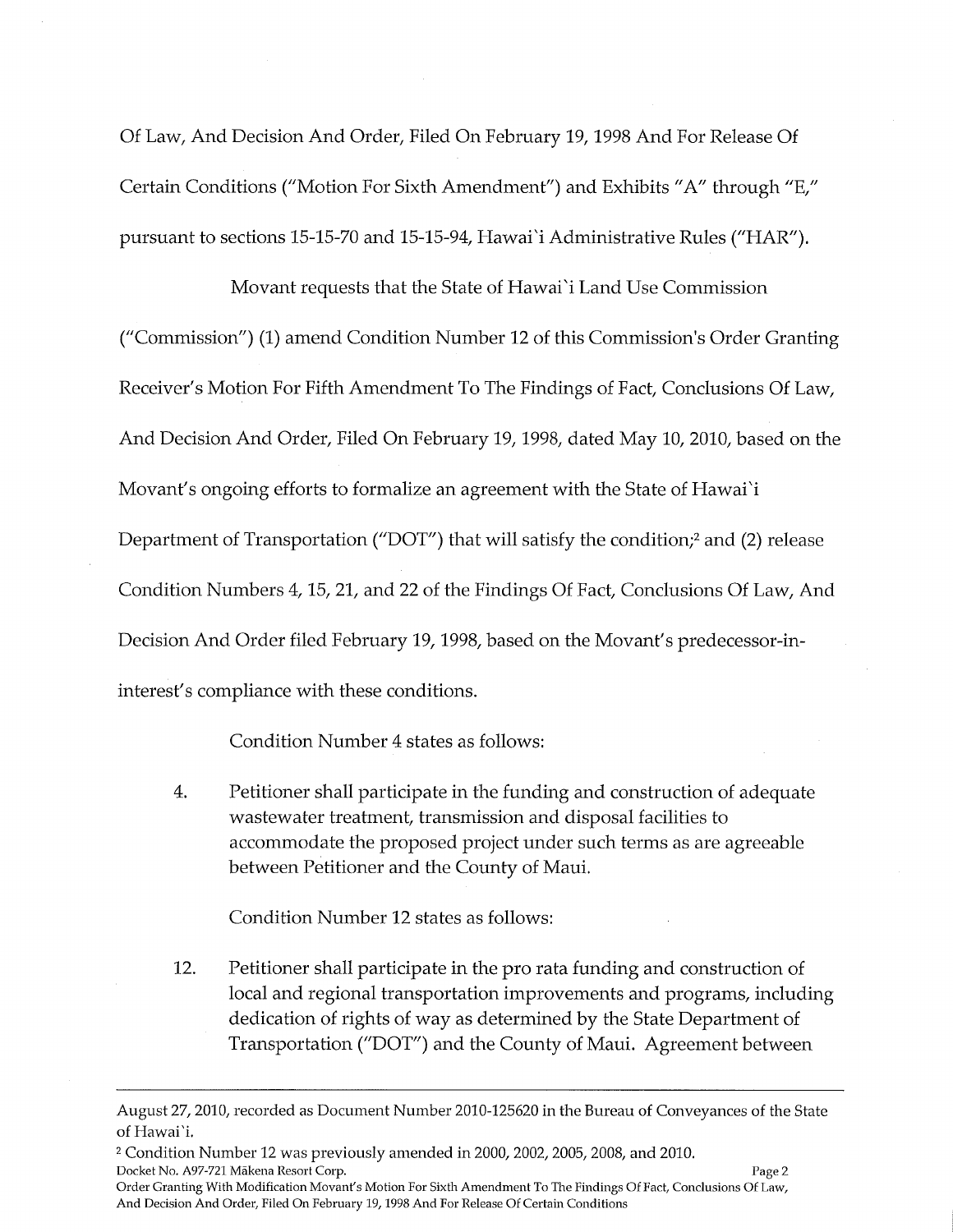Petitioner and DOT as to the level of funding and participation shall be obtained within twelve (12) years from June 1, 2000.

Condition Number 15 states as follows:

15. Petitioner shall obtain appropriate changes in zoning from the County of Maui for the Petition Areas.

Condition Number 21 states as follows:

21. Within seven (7) days of the issuance of the Commission's Decision and Order for the subject reclassification, Petitioner shall (a) record with the Bureau of Conveyances a statement that the Property is subject to conditions imposed herein by the Land Use Commission in the reclassification of the Property, and (b) shall file a copy of such recorded statement with the Commission.

Condition Number 22 states as follows:

22. Petitioner shall record the conditions imposed herein by the Commission with the Bureau of Conveyances pursuant to Section 15-15-92, Hawai'i Administrative Rules.

On May 18, 2012, the County of Maui Department of Planning ("DP')

filed a written statement deferring to the DOT with respect to the proposed amendment

to Condition Number 12 and raising no objections to the release of Condition Numbers

4, 15, 21, and 22.

On June 19, 2012, the State of Hawai'i Office of Planning ("OP') filed a

response supporting the proposed amendment to Condition Number 12 and the release

of Condition Numbers 4, 15, 21, and 22.3

<sup>&</sup>lt;sup>3</sup> OP had no objections to the release of Condition Numbers 21 and 22, provided any amendments to the conditions are also recorded with the Bureau of Conveyances. Docket No. A97-721 Mÿkena Resort Corp. Page 3

Order Granting With Modification Movant's Motion For Sixth Amendment To The Findings Of Fact, Conclusions Of Law, And Decision And Order, Filed On February 19, 1998 And For Release Of Certain Conditions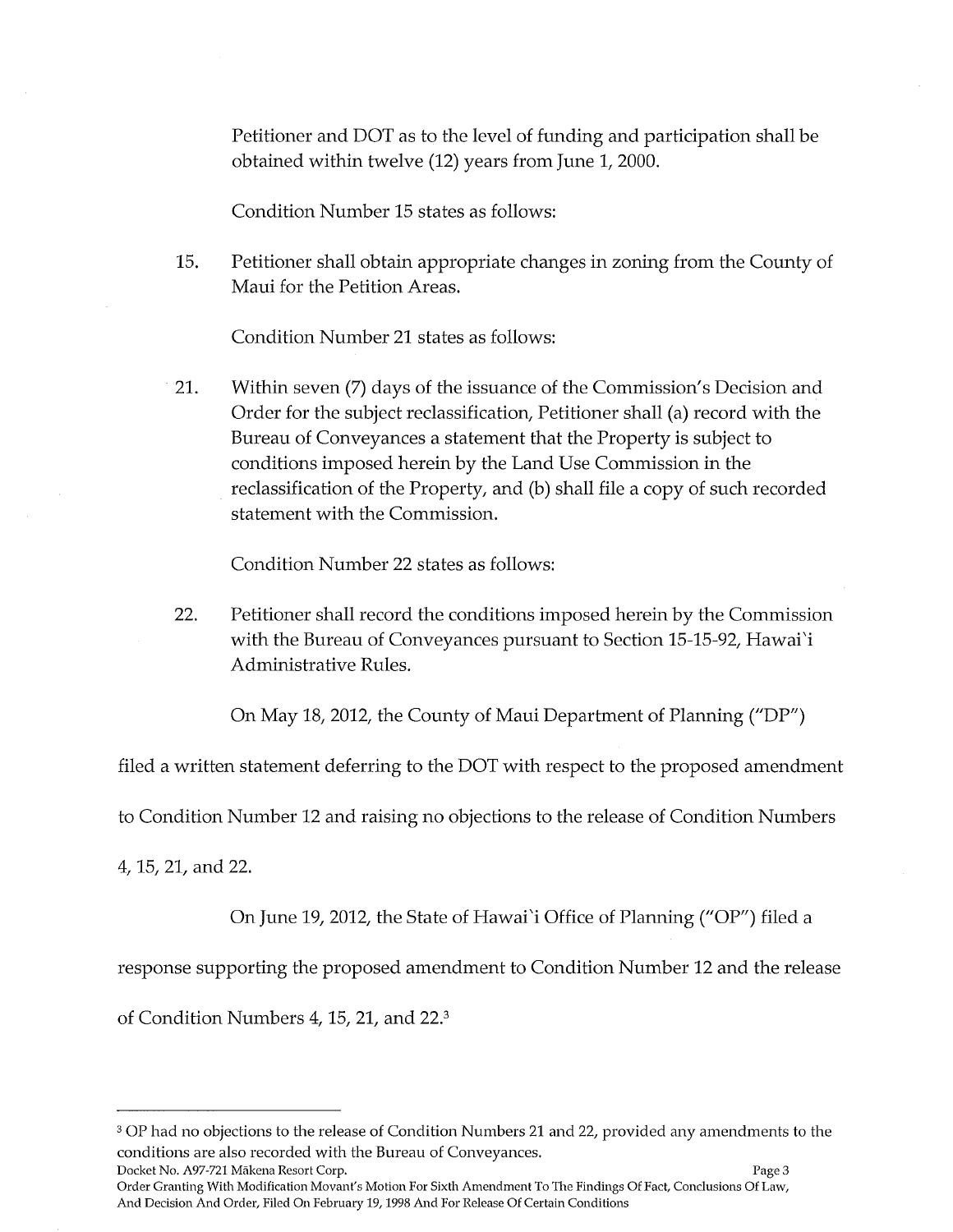The Commission considered the Motion For Sixth Amendment on August 2, 2012, at Kahului, Maui, Hawai'i. B. Martin Luna, Esq., and Stanford Carr appeared on behalf of the Movant. James Giroux, Esq., and Kurt Wollenhaupt appeared on behalf of the DP. Bryan C. Yee, Esq., and Lorene Maki appeared on behalf of OP.

At the meeting, the Movant filed Supplemental Exhibits "F" through "I" and provided a presentation in support of the Motion For Sixth Amendment. Both the DP and OP rested on their respective pleadings in support of the Motion For Sixth Amendment.<sup>4</sup>

After discussion and deliberation by the Commissioners, a motion was made and seconded to grant the Motion For Sixth Amendment. The motion was subsequently amended and seconded to grant (1) the proposed amendment to Condition Number 12; (2) the release of Condition Numbers 4, 15, and 21; and (3) an amendment to Condition Number 22 to require the recordation of the conditions and every amendment thereto with the Bureau of Conveyances. There being a vote tally of 6 ayes, 0 nays, 3 excused, the amended motion carried.

#### ORDER

This Commission, having duly considered the Motion For Sixth Amendment, the oral and written arguments presented by the parties, and further representations made during the hearing, and an amended motion having been made

<sup>4</sup> At the beginning of the meeting, Commissioner Inouye disclosed that the Movant's counsel was a family friend. The parties had no objections to Commissioner Inouye's participation in the proceeding. Docket No. A97-721 Mÿkena Resort Corp. Page 4 Order Granting With Modification Movant's Motion For Sixth Amendment To The Findings Of Fact, Conclusions Of Law,

And Decision And Order, Filed On February 19, 1998 And For Release Of Certain Conditions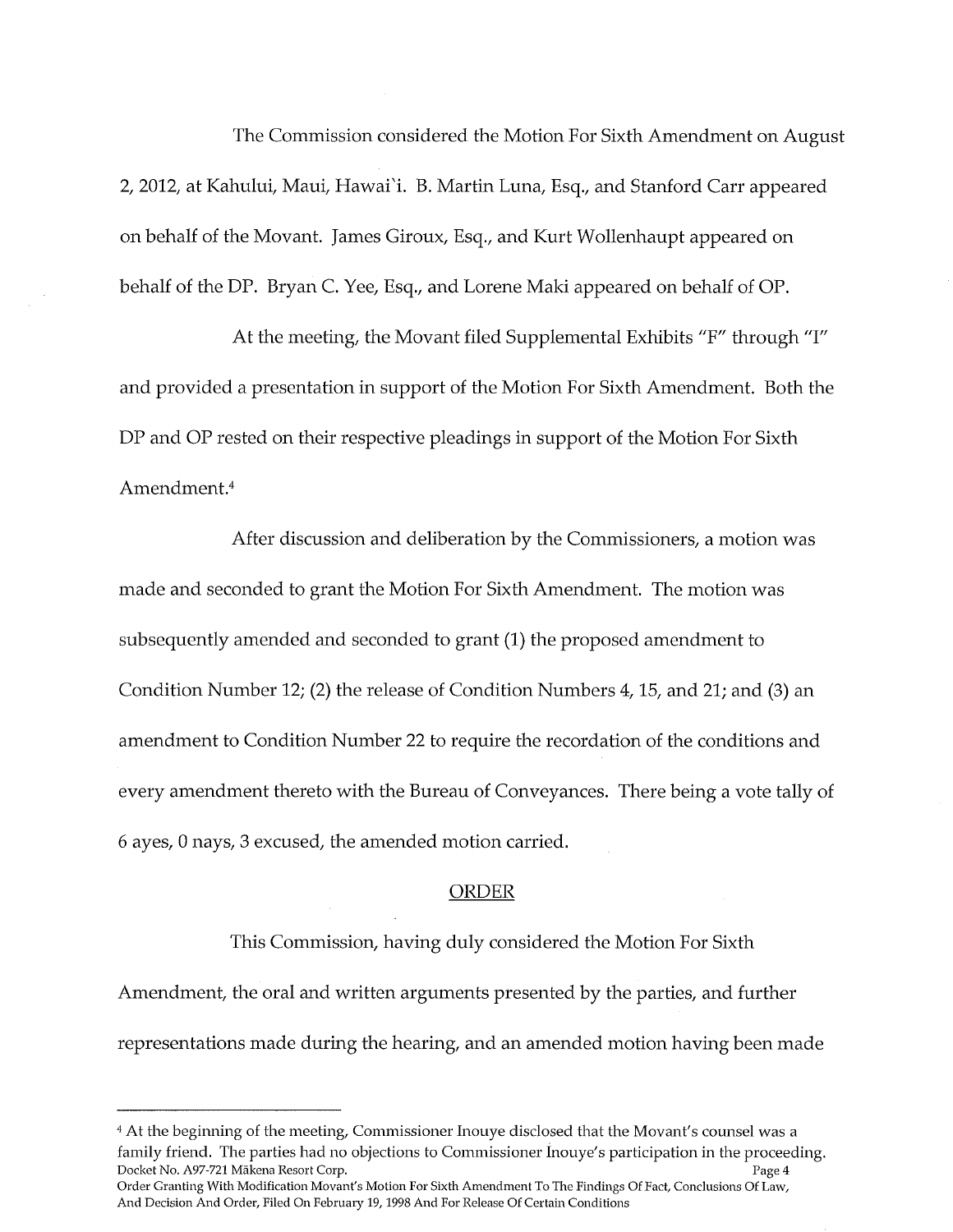and seconded at a hearing on August 2, 2012, in Kahului, Maui, Hawai'i, and the amended motion having received the affirmative votes required by section 15-15-13, HAR, and good cause appearing therefrom,

HEREBY ORDERS that Condition Number 12 of this Commission's Order Granting Receiver's Motion For Fifth Amendment To The Findings of Fact, Conclusions of Law, And Decision And Order, Filed On February 19, 1998, dated May 10, 2010, be amended to read as follows:

> 12. Petitioner shall participate in the pro rata funding and construction of local and regional transportation improvements and programs, including dedication of rights of way as determined by the State Department of Transportation ("DOT") and the County of Maui. Agreement between Petitioner and DOT as to the level of funding and participation shall be obtained within fourteen (14) years from June 1, 2000.

IT IS ALSO ORDERED that Condition Number 22 of the Findings Of Fact,

Conclusions Of Law, And Decision And Order filed February 19, 1998, shall be

amended to read as follows:

22. Petitioner shall record the conditions imposed herein by the Commission and every amendment thereto with the Bureau of Conveyances pursuant to Section 15-15-92, Hawai'i Administrative Rules.

IT IS FURTHER ORDERED that Condition Numbers 4, 15, and 21 of the

Findings Of Fact, Conclusions Of Law, And Decision And Order filed February 19,

1998, be and are hereby RELEASED.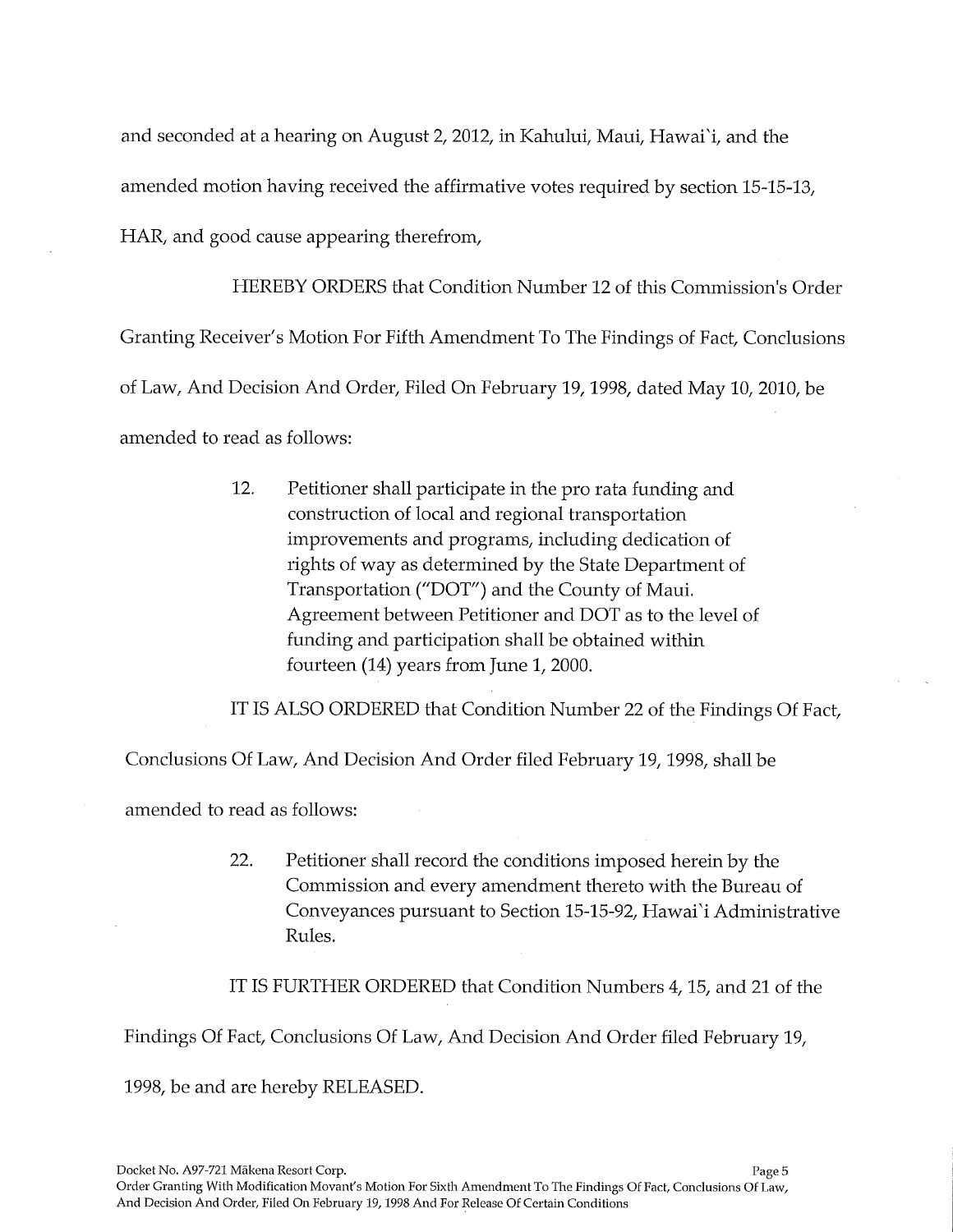All other conditions to the Findings Of Fact, Conclusions Of Law, And Decision And Order filed February 19, 1998, are affirmed and shall continue in full force and effect.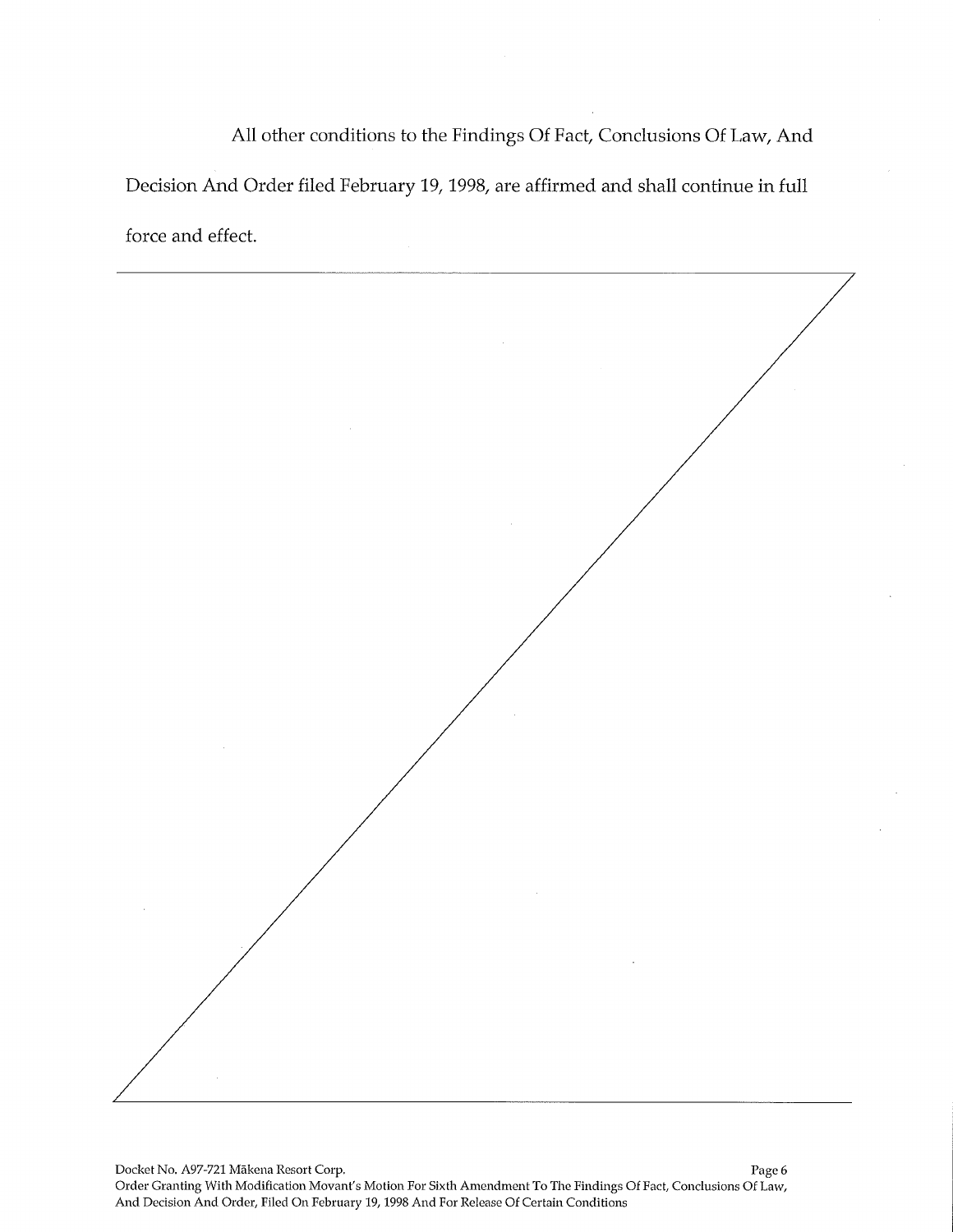#### ADOPTION OF ORDER

The undersigned Commissioners, being familiar with the record and proceedings, hereby adopt and approve the foregoing ORDER this 27th day of August, 2012. This ORDER may be executed in counterparts. This ORDER shall take effect upon the date this ORDER is certified by this Commission.

Done at Honolulu Hawai'i, this <sup>27th</sup>day of August, 2012, per motion on August 2, 2012.

#### LAND USE COMMISSION

STATE OF HAWAI'I

ROVED AS TO FORM

• Depu(y Jkttorney General

By (excused) KYLE CHOCK

Chairperson and Commissioner

 $By$ 

Vice- Chairperson and Commissioner

thee be. He Βy

CHAD McDONALD Vice- Chairperson and Commissioner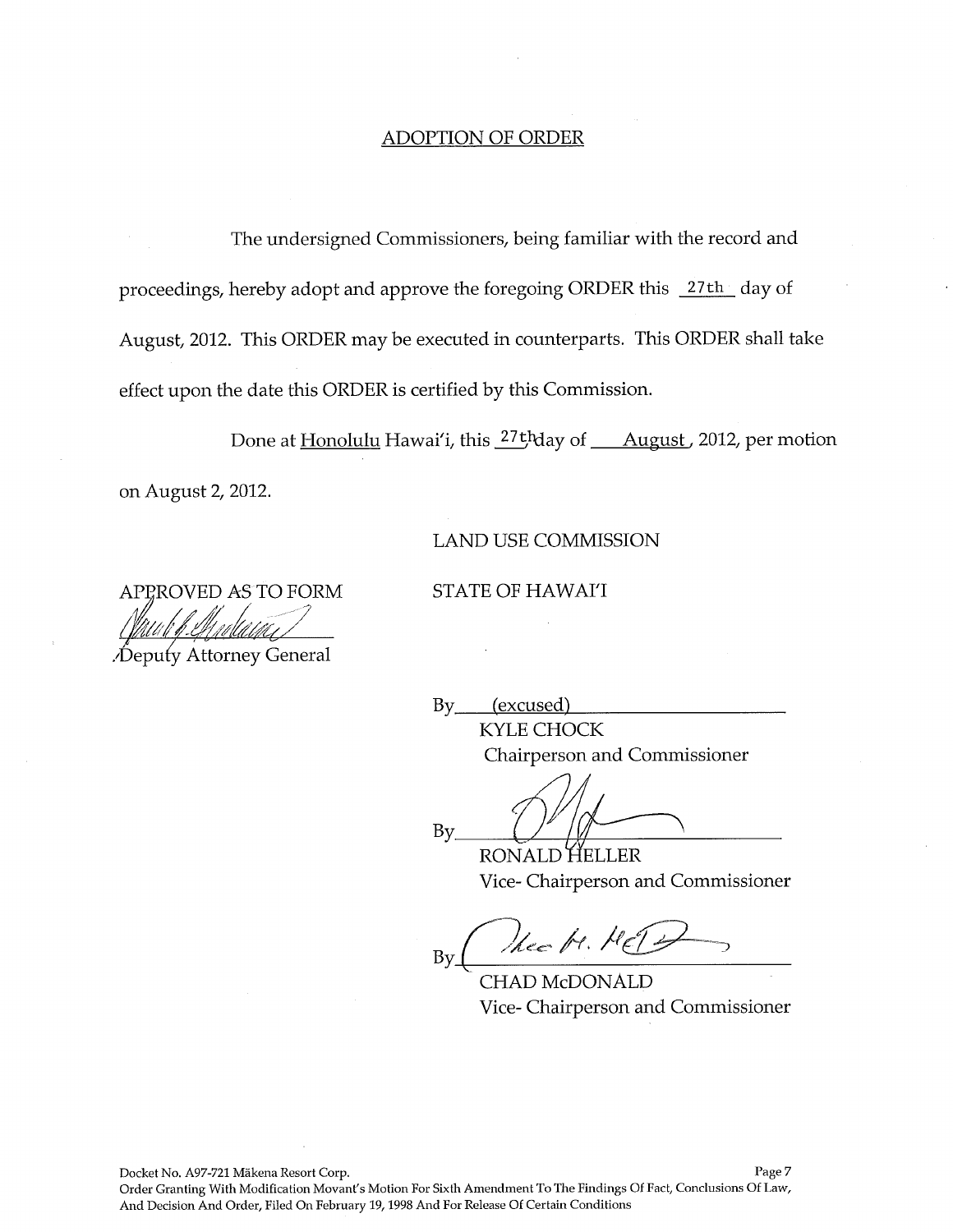$By$ 

SHELDON BIGA Commissioner

By Jame M

LANCE INOUYE Commissioner

By (excused) JAYE NAPUA MAKUA Commissioner

By

Filed and effective on:

ERNEST MATSUMURA Commissioner

August 27, 2012

Certified by:

DANIEL ORODENKER

Executive Officer

By<sub>\_\_\_\_</sub>(excused) THOMAS CONTRADES Commissioner

 $By$ 

NICHOLAS W. TEVES JR. Commissioner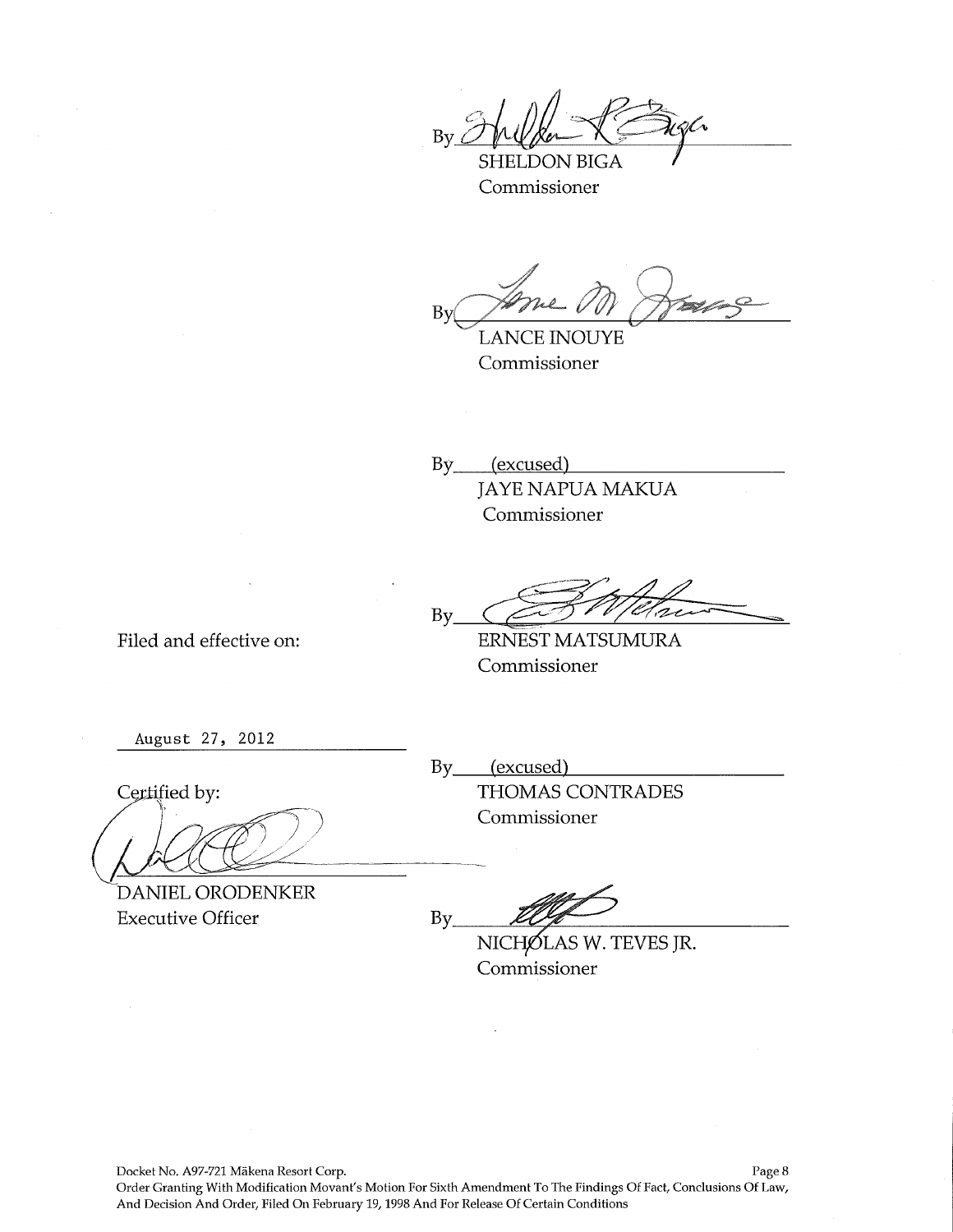

## OF THE STATE OF HAWAI'I

In The Matter Of The Petition Of  $\qquad$  DOCKET NO. A97-721

MĀKENA RESORT CORP. CERTIFICATE OF SERVICE

To Amend The Land Use District Boundary Of Certain Land Situated At Mākena, Island Of Maui, State Of Hawai'i, Consisting Of Approximately 146.209 Acres From The Agricultural To The Urban District, Tax Map Keys: 2-1-05: 83, 84, 85, Por. 108; 2-1-07: 4; And 2-1-8: Por. 90

# CERTIFICATE OF SERVICE

I hereby certify that a copy of the ORDER GRANTING WITH MODIFICATION MOVANT'S MOTION FOR SIXTH AMENDMENT TO THE FINDINGS OF FACT, CONCLUSIONS OF LAW, AND DECISION AND ORDER, FILED ON FEBRUARY 19, 1998 AND FOR RELEASE OF CERTAIN CONDITIONS was served\_upon the following by either hand delivery or depositing the same in the U. S. Postal Service by regular or certified mail as noted:

|                                                                                                                  | <b>HAND</b>      | <b>REGULAR</b> | <b>CERTIFIED</b> |
|------------------------------------------------------------------------------------------------------------------|------------------|----------------|------------------|
|                                                                                                                  | <b>DELIVERED</b> | <b>MAIL</b>    | <b>MAIL</b>      |
| <b>JESSE SOUKI, DIRECTOR</b><br>Office of Planning<br>235 S. Beretania Street Rm. 600<br>Honolulu, Hawai'i 96813 | X                |                |                  |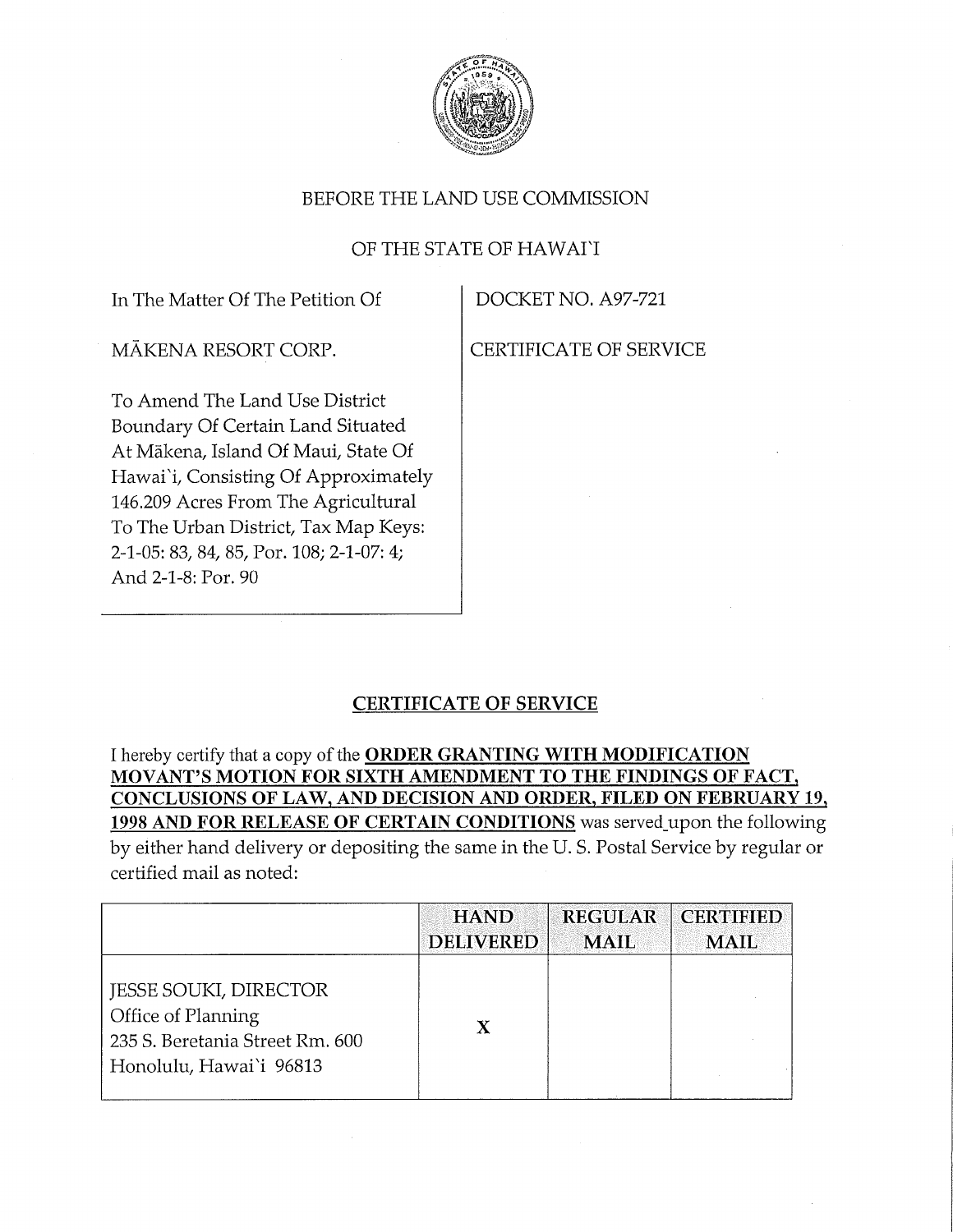|                               | <b>HAND</b>      | <b>REGULAR</b> | <b>CERTIFIED</b> |
|-------------------------------|------------------|----------------|------------------|
|                               | <b>DELIVERED</b> | <b>MAIL</b>    | <b>MAIL</b>      |
| BRYAN YEE, ESQ.               |                  |                |                  |
| Deputy Attorney General       |                  |                |                  |
| Hale Auhau, Third Floor       |                  | X              |                  |
| 425 Queen Street              |                  |                |                  |
| Honolulu, Hawai'i 96813       |                  |                |                  |
| WILLIAM SPENCE, DIRECTOR      |                  |                |                  |
| Department of Planning        |                  |                |                  |
| County of Maui                |                  | X              |                  |
| 250 South High Street         |                  |                |                  |
| Wailuku, Hawai'i 96793        |                  |                |                  |
| JAMES GIROUX, ESQ.            |                  |                |                  |
| <b>Corporation Counsel</b>    |                  |                |                  |
| Department of the Corporation |                  |                |                  |
| Counsel                       |                  |                | $\mathbf x$      |
| County of Maui                |                  |                |                  |
| 200 South High Street         |                  |                |                  |
| Wailuku, Hawai'i 96793        |                  |                |                  |
| B. MARTIN LUNA, ESQ.          |                  |                |                  |
| Carlsmith Ball LLP            |                  |                |                  |
| One Main Plaza, Suite 400     |                  |                | $\mathbf x$      |
| 2200 Main Street              |                  |                |                  |
| Wailuku, Hawai'i 96793        |                  |                |                  |
|                               |                  |                |                  |

Honolulu, Hawai'i, August 27, 2012

DANIEL ORODENKER Executive Officer